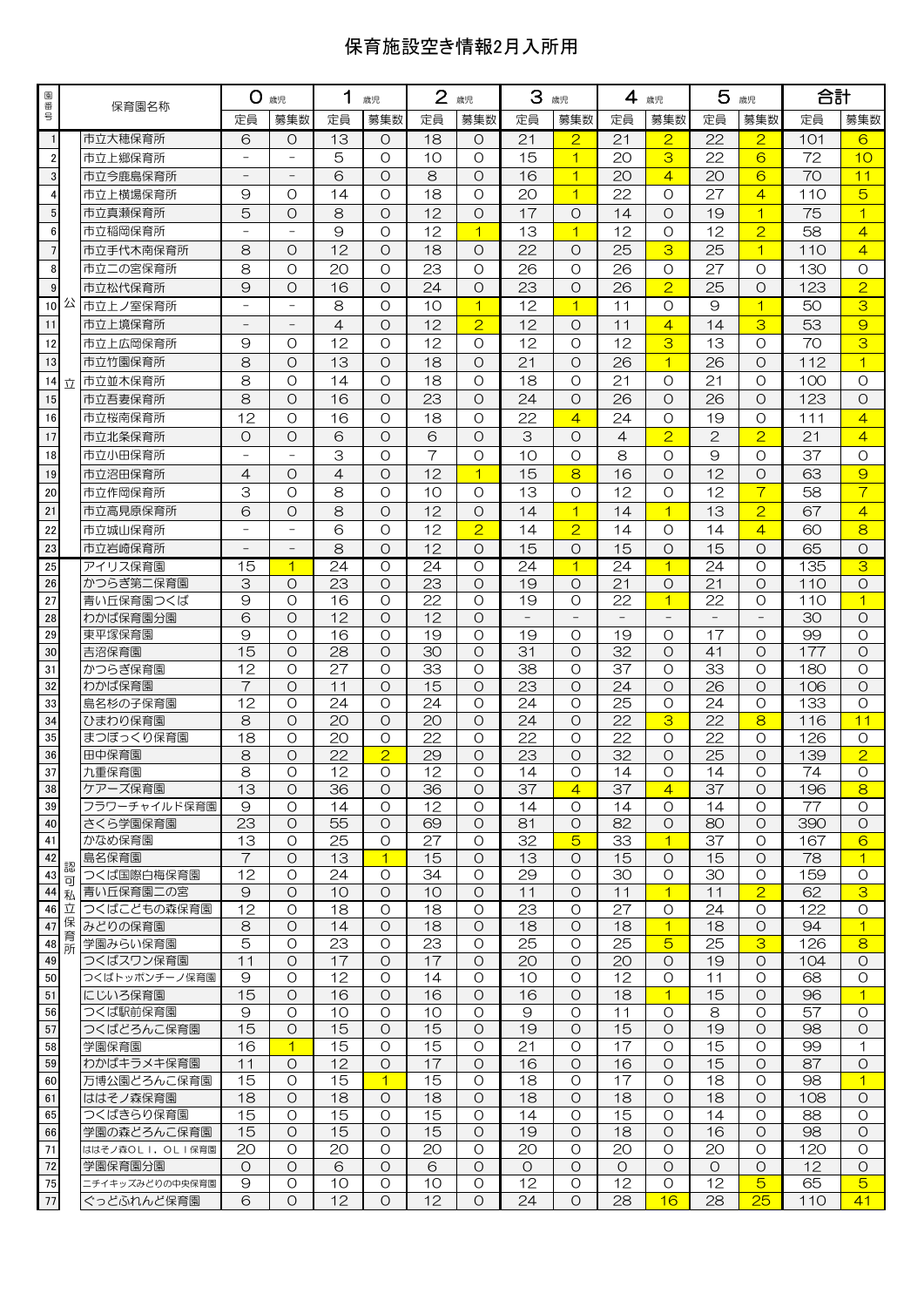### 保育施設空き情報2月入所用

| 園  |        |                  | റ<br>歳児<br>歳児<br>保育園名称 |                | $\overline{2}$ | 3<br>歳児<br>歳児            |                |                | $\overline{4}$<br>歳児     |                          | 5<br>歳児                  |                          | 合計                       |                          |      |                |
|----|--------|------------------|------------------------|----------------|----------------|--------------------------|----------------|----------------|--------------------------|--------------------------|--------------------------|--------------------------|--------------------------|--------------------------|------|----------------|
| 番号 |        |                  | 定員                     | 募集数            | 定員             | 募集数                      | 定員             | 募集数            | 定員                       | 募集数                      | 定員                       | 募集数                      | 定員                       | 募集数                      | 定員   | 募集数            |
| 78 |        | みらいのもり保育園        | 14                     | O              | 18             | $\Omega$                 | 18             | O              | 15                       | $\Omega$                 | 16                       | O                        | 4                        | $\circ$                  | 85   | $\Omega$       |
| 79 |        | つくばスマイル保育園       | 12                     | $\Omega$       | 15             | $\Omega$                 | 18             | Ω              | 24                       | $\Omega$                 | 24                       | 6                        | 16                       | 10                       | 109  | 16             |
| 80 |        | 南十字保育園           | 12                     | O              | 13             | $\Omega$                 | 14             | $\Omega$       | 20                       | $\Omega$                 | 18                       | 13                       | 5                        | 3                        | 82   | 16             |
| 24 |        | 認定こども園みのり (2・3号) | 3                      | $\circ$        | 19             | $\Omega$                 | 19             | Ω              | 25                       | $\Omega$                 | 24                       | $\Omega$                 | 42                       | $\circ$                  | 132  | $\Omega$       |
| 45 | 認      | すみれ保育園           | 15                     | O              | 18             | O                        | 18             | $\Omega$       | 19                       | $\Omega$                 | 19                       | O                        | 18                       | O                        | 107  | $\Omega$       |
| 52 | 定      | 豊里もみじこども園 (2・3号) | 12                     | O              | 18             | O                        | 18             | Ο              | 18                       | $\Omega$                 | 18                       | O                        | 18                       | $\circ$                  | 102  | O              |
| 53 |        | つくば中央保育園 (2・3号)  | 8                      | O              | 15             | O                        | 20             | $\Omega$       | 21                       | $\Omega$                 | 21                       | 4                        | 21                       | $\Omega$                 | 106  |                |
| 54 |        | 成蹊幼稚園<br>(2号)    | $\circ$                | $\overline{O}$ | $\circ$        | $\Omega$                 | $\Omega$       | $\Omega$       | 11                       | $\Omega$                 | 16                       | $\Omega$                 | $\overline{26}$          | $\circ$                  | 53   | $\Omega$       |
| 55 | も<br>闌 | (2号)<br>栄幼稚園     | $\Omega$               | O              | O              | O                        | $\Omega$       | $\Omega$       | 18                       | $\Omega$                 | 27                       | $\Omega$                 | 20                       | O                        | 65   | $\Omega$       |
| 67 |        | 学園の森こども園 (2·3号)  | $\overline{15}$        | $\overline{O}$ | 18             | O                        | 16             | Ο              | 15                       | $\Omega$                 | 15                       | O                        | 20                       | $\circ$                  | 99   | $\Omega$       |
| 68 |        | みどり流星こども園 (2・3号) | 6                      | $\Omega$       | 15             | $\Omega$                 | 14             | $\Omega$       | 17                       | $\Omega$                 | 16                       | $\Omega$                 | 18                       | $\overline{2}$           | 86   | $\overline{2}$ |
| 62 |        | ラ・フェリーチェ保育園      | 6                      | $\Omega$       | 8              | $\Omega$                 | 8              | $\Omega$       | $\overline{\phantom{0}}$ | $\qquad \qquad -$        | $\overline{\phantom{0}}$ | $\overline{\phantom{0}}$ | $\overline{\phantom{0}}$ | $\overline{\phantom{0}}$ | 22   | $\Omega$       |
| 63 |        | なかよし保育園          | 6                      | O              | 8              | O                        | 8              | Ο              | $\overline{\phantom{0}}$ | -                        | $\overline{\phantom{a}}$ | -                        | $\overline{\phantom{0}}$ | $\overline{\phantom{0}}$ | 22   | O              |
| 64 |        | どんぐり             | 5                      | $\circ$        | $\overline{4}$ | O                        | 11             | Ο              | $\overline{\phantom{0}}$ | $\overline{\phantom{0}}$ | $\overline{\phantom{0}}$ |                          |                          |                          | 20   | $\Omega$       |
| 69 |        | しいの木保育園          | 5                      | O              | 8              | O                        | 6              | $\circ$        | -                        | $\overline{\phantom{0}}$ |                          | -                        |                          | Ξ.                       | 19   | O              |
| 70 |        | YMCAつくばオリーブ保育園   | $\circ$                | $\circ$        | 10             | $\Omega$                 | $\Theta$       | $\circ$        | $\overline{\phantom{0}}$ | $\overline{\phantom{0}}$ |                          | -                        |                          | $\overline{\phantom{0}}$ | 19   | $\Omega$       |
| 73 | 規<br>模 | 流星の斤保育園          | 3                      | O              | 7              | $\Omega$                 | 8              | 1              | -                        | $\overline{\phantom{0}}$ | $\overline{\phantom{0}}$ | $\overline{\phantom{0}}$ | $\overline{\phantom{0}}$ | $\overline{\phantom{0}}$ | 18   | 1              |
| 74 | 保      | すてっぷ保育園つくば研究学園   | 5                      | $\circ$        | 6              | O                        | 11             | Ο              |                          | $\overline{\phantom{0}}$ |                          |                          |                          | -                        | 22   | $\Omega$       |
| 76 | 育      | はこぶね保育園          | $\circ$                | O              | $\overline{7}$ | $\Omega$                 | 5              | $\overline{2}$ | $\overline{\phantom{0}}$ | $\overline{\phantom{0}}$ |                          |                          |                          | Ξ.                       | 12   | $\overline{2}$ |
| 81 |        | ソシエルみどりの         | 6                      | $\circ$        | $\overline{7}$ | O                        | $\overline{7}$ | $\Omega$       | $\overline{\phantom{0}}$ | $\qquad \qquad -$        | $\overline{\phantom{a}}$ | $-$                      | $\overline{\phantom{0}}$ | $-$                      | 20   | $\Omega$       |
| 82 |        | すてっぷ保育園万博記念公園    | 5                      | O              | 9              | $\overline{\mathcal{A}}$ | 8              | $\circ$        | $\overline{\phantom{0}}$ | $\overline{\phantom{0}}$ | -                        | $=$                      | $=$                      | $\overline{\phantom{0}}$ | 22   |                |
| 83 |        | すてっぷ保育園諏訪        | 5                      | $\overline{O}$ | 10             | O                        | $\overline{7}$ | 4              | -                        | -                        |                          |                          |                          | $\qquad \qquad -$        | 22   |                |
| 84 |        | ルンルン保育園春日        | 5                      | O              | 12             | $\overline{\mathcal{A}}$ | $\overline{2}$ | O              | $\overline{\phantom{0}}$ | $\overline{\phantom{0}}$ | $\equiv$                 | $\overline{\phantom{0}}$ | $\overline{\phantom{0}}$ | $\overline{\phantom{0}}$ | 19   | 4              |
|    |        | 合計               | 676                    | $\overline{2}$ | 1169           | 6                        | 1332           | 11             | 380                      | 32                       | 1437                     | 79                       | 1422                     | 99                       | 7416 | 229            |
|    |        |                  |                        |                |                |                          |                |                |                          |                          |                          |                          |                          |                          |      |                |

#### 【注意】

☆申込みを取り下げる場合は、毎月8日までに取下げ届を幼児保育課にご提出ください。取下げ届がない場合 は、令和3年3月入所まで継続して選考を行います。

☆保育所変更(転所)申込の場合、変更希望先の内定を辞退することはできません。変更希望先で内定となった 場合、変更前の保育所には別の方が内定となるため、退所となります。

☆募集数が0でも、退所や転所等により空きができて内定となる場合があります。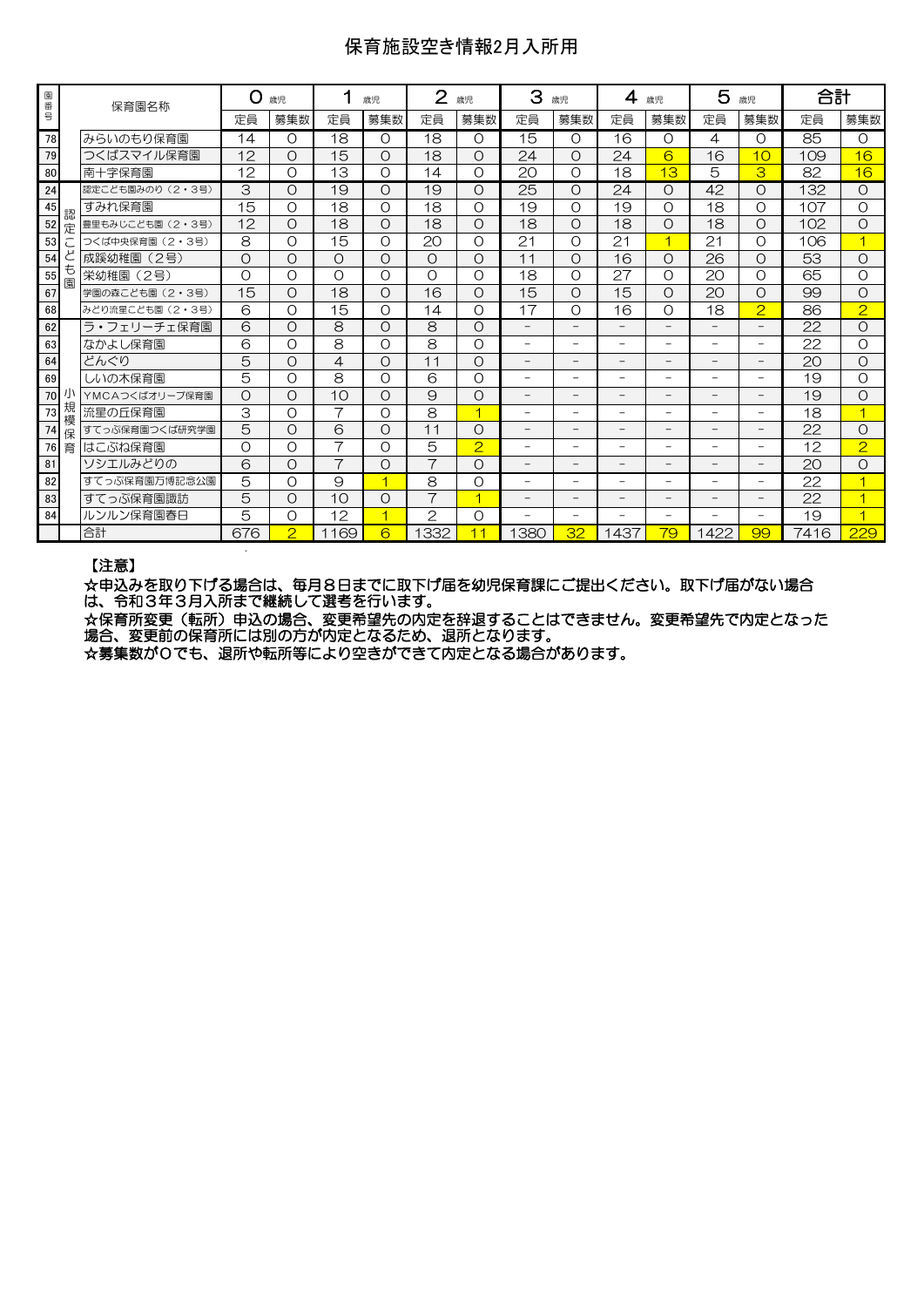# Availability of Childcare Facilities for February 2021 admission

|                         | Name of facility |                                          | O years old              |                               | $1$ years old  |                                | 2 years old    |                              | 3 years old              |                                       | 4 years old              |                             | 5 years old    |                  | Total      |                                    |
|-------------------------|------------------|------------------------------------------|--------------------------|-------------------------------|----------------|--------------------------------|----------------|------------------------------|--------------------------|---------------------------------------|--------------------------|-----------------------------|----------------|------------------|------------|------------------------------------|
|                         |                  |                                          | Capacity                 | Available                     | Capacity       | Available                      | Capacity       | Available                    | Capacity                 | Available                             | Capacity                 | Available                   | Capacity       | Available        | Capacity   | Available                          |
| $\overline{1}$          |                  | Ōho                                      | 6                        | $\mathbf{O}$                  | 13             | $\overline{0}$                 | 18             | $\mathbf 0$                  | 21                       | $\overline{2}$                        | 21                       | $\overline{2}$              | 22             | $\overline{2}$   | 101        | $6 \overline{6}$                   |
| $\overline{2}$          |                  | Kamigō                                   |                          |                               | 5              | $\mathbf{O}$                   | 10             | $\mathbf 0$                  | 15                       | $\overline{1}$                        | 20                       | $\overline{3}$              | 22             | $6 \overline{6}$ | 72         | 10                                 |
| $\overline{\mathbf{3}}$ |                  | Imakashima                               | $\overline{\phantom{a}}$ | $\sim$                        | 6              | $\overline{O}$                 | 8              | $\mathbf{0}$                 | 16                       | $\overline{1}$                        | 20                       | $\overline{4}$              | 20             | $6 \overline{6}$ | 70         | 11                                 |
| $\overline{4}$          |                  | Kamiyokoba                               | 9                        | $\mathbf 0$                   | 14             | $\circ$                        | 18             | $\mathbf{0}$                 | 20                       | $\overline{1}$                        | 22                       | $\mathsf{O}\xspace$         | 27             | $\overline{4}$   | 110        | $\overline{5}$                     |
| 5                       |                  | Mase                                     | 5                        | $\overline{0}$                | 8              | $\overline{0}$                 | 12             | $\mathbf{0}$                 | 17                       | $\mathsf{O}\xspace$                   | 14                       | $\mathsf{O}\xspace$         | 19             | $\overline{1}$   | 75         | $\overline{1}$                     |
| 6                       |                  | Inaoka                                   |                          |                               | 9              | $\circ$                        | 12             | $\overline{1}$               | 13                       | $\overline{1}$                        | 12                       | $\mathsf{O}\xspace$         | 12             | $\overline{2}$   | 58         | $\overline{4}$                     |
| $\overline{7}$          |                  | Teshirogi-minami                         | 8                        | $\overline{0}$                | 12             | $\overline{0}$                 | 18             | $\mathbf{0}$                 | 22                       | $\mathsf{O}\xspace$                   | 25                       | $\overline{3}$              | 25             | $\overline{1}$   | 110        | $\overline{4}$                     |
| 8                       |                  | Ninomiya                                 | 8                        | $\overline{0}$                | 20             | $\circ$                        | 23             | $\mathbf{0}$                 | 26                       | 0                                     | 26                       | $\mathsf{O}\xspace$         | 27             | $\mathbf{O}$     | 130        | $\mathbf{O}$                       |
| $\overline{9}$          |                  | Matsushiro                               | 9                        | $\overline{0}$                | 16             | $\overline{0}$                 | 24             | $\mathbf{0}$                 | 23                       | $\mathsf{O}\xspace$                   | 26                       | $\overline{2}$              | 25             | $\mathbf 0$      | 123        | $\overline{2}$                     |
| 10                      |                  | Uenomuro                                 | ٠                        | ÷,                            | 8              | $\circ$                        | 10             | $\mathbf{1}$                 | 12                       | $\overline{1}$                        | 11                       | $\mathsf{O}\xspace$         | 9              | $\mathbf{1}$     | 50         | $\overline{3}$                     |
| 11                      |                  | Kamizakai                                | $\overline{\phantom{a}}$ | $\overline{\phantom{m}}$      | $\overline{4}$ | $\overline{0}$                 | 12             | $\overline{2}$               | 12                       | $\mathsf{O}\xspace$                   | 11                       | $\overline{4}$              | 14             | $\overline{3}$   | 53         | $\overline{9}$                     |
| 12                      | PUBLIC           | Kamihiro-oka                             | 9                        | $\mathbf{0}$                  | 12             | $\circ$                        | 12             | $\mathbf{0}$                 | 12                       | 0                                     | 12                       | $\overline{3}$              | 13             | $\mathbf{O}$     | 70         | $\overline{3}$                     |
| 13                      |                  | Takezono                                 | 8                        | $\overline{0}$                | 13             | $\overline{0}$                 | 18             | $\mathbf{0}$                 | 21                       | $\mathsf{O}\xspace$                   | 26                       | $\overline{1}$              | 26             | $\mathbf{O}$     | 112        | $\overline{1}$                     |
| 14                      |                  | Namiki                                   | 8                        | $\overline{0}$                | 14             | $\circ$                        | 18             | $\mathbf{0}$                 | 18                       | 0                                     | 21                       | $\mathsf{O}\xspace$         | 21             | $\mathbf{O}$     | 100        | $\mathbf{O}$                       |
| 15                      |                  | Azuma                                    | 8                        | $\overline{0}$                | 16             | $\overline{0}$                 | 23             | $\mathbf{0}$                 | 24                       | $\mathsf{O}\xspace$                   | 26                       | $\mathbf 0$                 | 26             | $\mathbf{O}$     | 123        | $\mathbf{O}$                       |
| 16                      |                  | Ōnan                                     | 12                       | $\overline{0}$                | 16             | $\circ$                        | 18             | $\mathbf{0}$                 | 22                       | $\overline{4}$                        | 24                       | $\mathsf{O}\xspace$         | 19             | 0                | 111        | $\overline{4}$                     |
| 17                      |                  | Hōjō                                     | 0                        | $\overline{0}$                | 6              | $\overline{0}$                 | 6              | $\mathbf{0}$                 | 3                        | $\mathsf{O}\xspace$                   | $\overline{4}$           | $\overline{2}$              | $\overline{2}$ | $\overline{2}$   | 21         | $\overline{4}$                     |
| 18                      |                  | Oda                                      |                          |                               | 3              | $\circ$                        | $\overline{7}$ | $\mathbf{0}$                 | 10                       | 0                                     | 8                        | $\mathsf{O}\xspace$         | 9              | 0                | 37         | $\mathsf{O}$                       |
| 19                      |                  | Numata                                   | $\overline{4}$           | $\mathsf{O}\xspace$           | $\overline{4}$ | 0                              | 12             | $\overline{1}$               | 15                       | $\overline{8}$                        | 16                       | $\mathsf{O}\xspace$         | 12             | $\mathbf 0$      | 63         | 9                                  |
| 20                      |                  | Sakuoka                                  | 3                        | $\mathsf{O}\xspace$           | 8              | 0                              | 10             | $\mathbf{0}$                 | 13                       | 0                                     | 12                       | $\mathsf{O}\xspace$         | 12             | $\overline{7}$   | 58         | $\overline{7}$                     |
| $\overline{21}$         |                  | Takamihara                               | 6                        | $\mathsf{O}\xspace$           | 8              | 0                              | 12             | $\mathbf{0}$                 | 14                       | $\overline{1}$                        | 14                       | $\overline{1}$              | 13             | $\overline{2}$   | 67         | $\overline{4}$                     |
| 22                      |                  | Shiroyama                                | ÷,                       | ÷,                            | 6              | 0                              | 12             | $\overline{2}$               | 14                       | $\overline{2}$                        | 14                       | $\mathsf{O}\xspace$         | 14             | $\overline{4}$   | 60         | $\overline{8}$                     |
| 2 <sub>3</sub>          |                  | Iwasaki                                  |                          | $\overline{\phantom{m}}$      | 8              | $\overline{0}$                 | 12             | $\mathbf{0}$                 | 15                       | $\mathsf{O}\xspace$                   | 15                       | $\mathsf{O}\xspace$         | 15             | $\mathbf 0$      | 65         | $\mathbf{O}$                       |
| 25                      |                  | Iris                                     | 15                       | $\overline{1}$                | 24             | 0                              | 24             | $\mathbf{0}$                 | 24                       | $\overline{1}$                        | 24                       | $\overline{1}$              | 24             | 0                | 135        | $\overline{3}$                     |
| 26                      |                  | Katsuragi II                             | 3                        | $\overline{0}$                | 23             | $\overline{O}$                 | 23             | $\mathbf{0}$                 | 19                       | $\mathsf{O}\xspace$                   | 21                       | $\mathsf{O}\xspace$         | 21             | $\mathbf{O}$     | 110        | $\mathbf{O}$                       |
| 27                      |                  | Aoi Oka Tsukuba                          | 9                        | $\mathbf 0$                   | 16             | 0                              | 22             | $\mathbf 0$                  | 19                       | 0                                     | 22                       | $\overline{1}$              | 22             | 0                | 110        | $\overline{1}$                     |
| 28                      |                  | Wakaba annex                             | 6<br>9                   | $\mathsf{O}\xspace$           | 12<br>16       | $\overline{O}$<br>$\mathsf{O}$ | 12             | $\mathbf{0}$                 | $\overline{\phantom{a}}$ | $\overline{\phantom{a}}$              | $\overline{\phantom{a}}$ | $\overline{\phantom{a}}$    | $\blacksquare$ | $\blacksquare$   | 30         | $\mathbf{O}$                       |
| 29<br>30                |                  | Higashi-hiratsuka<br>Yoshinuma           | 15                       | $\mathbf 0$<br>$\mathbf 0$    | 28             | $\mathbf 0$                    | 19<br>30       | $\mathbf{0}$<br>$\mathbf{0}$ | 19<br>31                 | 0<br>$\mathsf{O}\xspace$              | 19<br>32                 | 0<br>$\mathsf{O}\xspace$    | 17<br>41       | 0<br>$\mathbf 0$ | 99<br>177  | $\mathbf 0$<br>$\mathsf{O}\xspace$ |
| 31                      |                  | Katsuragi                                | 12                       | $\mathsf{O}\xspace$           | 27             | 0                              | 33             | $\mathbf{0}$                 | 38                       | 0                                     | 37                       | $\mathsf{O}\xspace$         | 33             | 0                | 180        | $\mathbf{O}$                       |
| 32                      |                  | Wakaba                                   | $\overline{7}$           | $\mathsf{O}\xspace$           | 11             | $\mathbf{O}$                   | 15             | $\mathbf{0}$                 | 23                       | $\mathbf 0$                           | 24                       | $\mathbf 0$                 | 26             | $\mathbf 0$      | 106        | $\mathbf 0$                        |
| 33                      |                  | Shimana-Suginoko                         | 12                       | $\mathbf 0$                   | 24             | $\mathsf{O}$                   | 24             | $\mathsf O$                  | 24                       | $\mathsf{O}\xspace$                   | 25                       | $\mathsf{O}\xspace$         | 24             | 0                | 133        | $\mathbf{O}$                       |
| 34                      |                  | Himawari                                 | 8                        | $\overline{0}$                | 20             | $\overline{0}$                 | 20             | $\mathbf{0}$                 | 24                       | $\mathsf{O}\xspace$                   | 22                       | $\overline{3}$              | 22             | 8 <sup>2</sup>   | 116        | 11                                 |
| 35                      |                  | Matsubokkuri                             | 18                       | $\mathbf 0$                   | 20             | 0                              | 22             | 0                            | 22                       | 0                                     | 22                       | 0                           | 22             | 0                | 126        | 0                                  |
| 36                      |                  | Tanaka                                   | $\,8\,$                  | $\mathsf{O}\xspace$           | 22             | $\overline{2}$                 | 29             | $\mathsf O$                  | 23                       | $\mathsf{O}\xspace$                   | 32                       | $\mathbf 0$                 | 25             | $\mathbf{O}$     | 139        | $\overline{2}$                     |
| 37                      |                  | Kokonoe                                  | 8                        | $\overline{0}$                | 12             | 0                              | 12             | $\mathbf{O}$                 | 14                       | $\mathbf 0$                           | 14                       | $\overline{0}$              | 14             | 0                | 74         | $\mathbf{O}$                       |
| 38                      |                  | Care's                                   | 13                       | 0                             | 36             | 0                              | 36             | 0                            | 37                       | $\overline{4}$                        | 37                       | $\overline{4}$              | 37             | 0                | 196        | $8\phantom{1}$                     |
| 39                      |                  | Flower Child                             | 9                        | $\mathsf{O}\xspace$           | 14             | 0                              | 12             | 0                            | 14                       | 0                                     | 14                       | 0                           | 14             | 0                | 77         | 0                                  |
| 40<br>41                |                  | Sakura Gakuen<br>Kaname                  | 23<br>13                 | $\overline{0}$<br>$\mathbf 0$ | 55<br>25       | $\mathsf{O}$<br>0              | 69<br>27       | $\mathbf 0$<br>0             | 81<br>32                 | $\mathsf{O}\xspace$<br>$\overline{5}$ | 82<br>33                 | $\mathbf 0$<br>$\mathbf{1}$ | 80<br>37       | $\mathbf 0$<br>0 | 390<br>167 | $\overline{0}$<br>$6 \overline{6}$ |
| 42                      |                  | Shimana                                  | $\overline{7}$           | $\overline{0}$                | 13             | $\mathbf{1}$                   | 15             | $\mathbf{0}$                 | 13                       | $\mathsf{O}\xspace$                   | 15                       | $\mathbf 0$                 | 15             | $\mathbf 0$      | 78         | $\mathbf{1}$                       |
| 43                      |                  | Tsukuba Kokusai Shiraume                 | 12                       | $\mathbf 0$                   | 24             | 0                              | 34             | $\mathbf 0$                  | 29                       | 0                                     | 30                       | 0                           | 30             | 0                | 159        | 0                                  |
| 44                      | PRIVATE          | Aoi Oka Ninomiya                         | $\overline{9}$           | $\overline{0}$                | 10             | $\mathbf 0$                    | 10             | $\mathbf 0$                  | 11                       | $\mathbf 0$                           | 11                       | $\overline{1}$              | 11             | $\overline{2}$   | 62         | $\overline{3}$                     |
| 46                      |                  | Tsukuba Kodomono Mori                    | 12                       | $\mathbf 0$                   | 18             | $\circ$                        | 18             | $\mathbf{0}$                 | 23                       | $\mathbf{0}$                          | 27                       | 0                           | 24             | 0                | 122        | 0                                  |
| 47                      | Licensed         | Midorino                                 | 8                        | $\mathsf{O}\xspace$           | 14             | 0                              | 18             | $\mathbf 0$                  | 18                       | $\mathbf 0$                           | 18                       | $\mathbf{1}$                | 18             | 0                | 94         | $\mathbf{1}$                       |
| 48                      |                  | Gakuen Mirai                             | 5                        | 0                             | 23             | 0                              | 23             | 0                            | 25                       | 0                                     | 25                       | 5 <sub>o</sub>              | 25             | $\overline{3}$   | 126        | 8                                  |
| 49                      |                  | Tsukuba Swan                             | 11                       | $\mathbf{O}$                  | 17             | $\mathbf{O}$                   | 17             | $\mathbf{0}$                 | 20                       | $\mathbf 0$                           | 20                       | $\mathbf 0$                 | 19             | $\mathbf 0$      | 104        | $\mathbf{0}$                       |
| 50                      |                  | Tsukuba Topponchino                      | 9                        | 0                             | 12             | 0                              | 14             | 0                            | 10                       | 0                                     | 12                       | 0                           | 11             | 0                | 68         | 0                                  |
| 51                      |                  | Nijiiro                                  | 15                       | $\mathsf{O}\xspace$           | 16             | 0                              | 16             | $\mathbf 0$                  | 16                       | $\mathbf 0$                           | 18                       | $\overline{1}$              | 15             | 0                | 96         | $\mathbf{1}$                       |
| 56<br>57                |                  | Tsukuba Ekimae<br>Tsukuba Doronko        | 9<br>15                  | $\mathbf 0$<br>$\mathbf 0$    | 10<br>15       | 0<br>$\mathsf{O}$              | 10<br>15       | $\mathbf{0}$<br>$\mathbf 0$  | 9<br>19                  | 0<br>$\mathsf{O}\xspace$              | 11<br>15                 | 0<br>$\mathbf 0$            | 8<br>19        | 0<br>$\mathbf 0$ | 57<br>98   | $\mathbf 0$<br>$\mathbf 0$         |
| 58                      |                  | Gakuen                                   | 16                       | $\mathbf{1}$                  | 15             | 0                              | 15             | $\mathbf 0$                  | 21                       | 0                                     | 17                       | 0                           | 15             | 0                | 99         | $\mathbf{1}$                       |
| 59                      |                  | Wakaba Kirameki                          | 11                       | $\overline{0}$                | 12             | 0                              | 17             | $\mathbf 0$                  | 16                       | $\mathbf 0$                           | 16                       | $\mathbf 0$                 | 15             | 0                | 87         | $\mathbf 0$                        |
| 60                      |                  | Bampaku-koen Doronko                     | 15                       | $\mathbf 0$                   | 15             | $\mathbf{1}$                   | 15             | 0                            | 18                       | 0                                     | 17                       | $\mathsf{O}\xspace$         | 18             | 0                | 98         | $\mathbf{1}$                       |
| 61                      |                  | Hahasono Mori                            | 18                       | $\overline{0}$                | 18             | $\mathbf{O}$                   | 18             | $\mathbf{0}$                 | 18                       | $\mathbf{0}$                          | 18                       | $\mathbf{0}$                | 18             | $\mathbf{0}$     | 108        | $\overline{0}$                     |
| 65                      |                  | Tsukuba Kirari                           | 15                       | $\mathbf 0$                   | 15             | $\mathbf 0$                    | 15             | 0                            | 14                       | 0                                     | 15                       | 0                           | 14             | 0                | 88         | $\mathbf 0$                        |
| 66                      |                  | Gakuen-no Mori Doronko                   | 15                       | $\mathsf{O}\xspace$           | 15             | $\mathbf 0$                    | 15             | $\mathbf{0}$                 | 19                       | $\mathsf{O}\xspace$                   | 18                       | $\mathbf 0$                 | 16             | 0                | 98         | $\mathsf{O}\xspace$                |
| 71                      |                  | Hahasono Mori OLI. OLI.                  | 20                       | $\mathbf 0$                   | 20             | $\mathbf{0}$                   | 20             | $\mathbf 0$                  | 20                       | 0                                     | 20                       | 0                           | 20             | 0                | 120        | $\mathbf 0$                        |
| 72                      |                  | Gakuen Annex                             | $\mathbf 0$              | 0                             | 6              | 0                              | 6              | $\mathbf 0$                  | $\mathbf 0$              | $\mathbf 0$                           | 0                        | 0                           | $\mathbf 0$    | 0                | 12         | $\mathbf 0$                        |
| 75<br>77                |                  | Nichii Kids Midorino Chuō<br>Good Friend | 9<br>6                   | 0<br>$\mathbf{O}$             | 10<br>12       | 0<br>$\mathsf{O}$              | 10<br>12       | 0<br>$\mathbf{0}$            | 12<br>24                 | 0<br>$\mathsf{O}\xspace$              | 12<br>28                 | 0<br>16                     | 12<br>28       | 5<br>25          | 65<br>110  | 5 <sup>1</sup><br>41               |
|                         |                  |                                          |                          |                               |                |                                |                |                              |                          |                                       |                          |                             |                |                  |            |                                    |